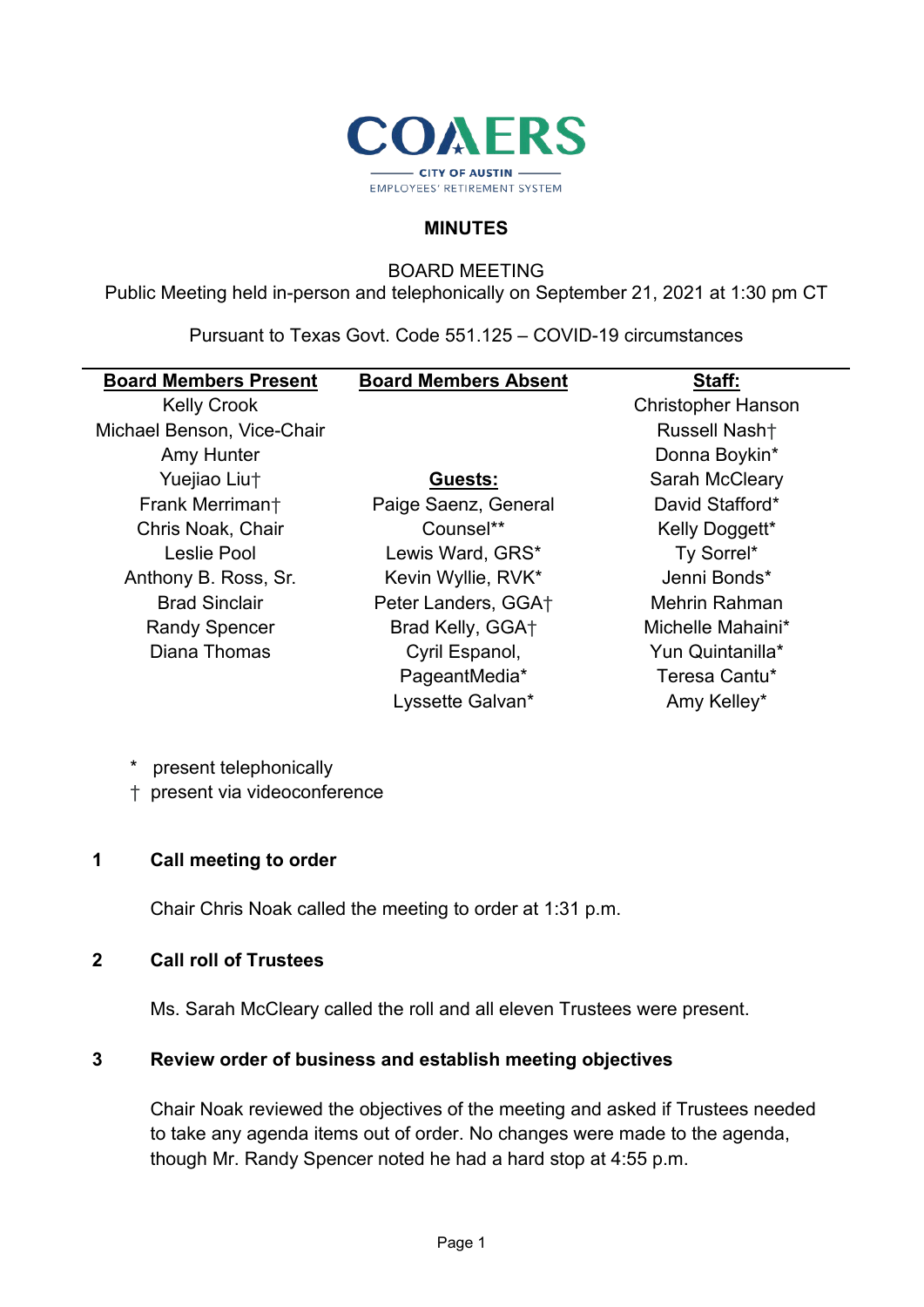# **4 Receive System member and public comments**

Chair Noak asked if there were any visitors who wished to make a public comment. There were none.

# **5 Receive reports on the following Board administrative matters including:**

- **A. 2021 meeting calendar**
- **B. Quarterly ethics policy disclosure form**
- **C. Report from August 20, 2021 Investment Committee**
- **D. Report from August 26, 2021 Governance Committee**
- **E. Report from August 31, 2021 Disability Committee**
- **F. Report from August 31, 2021 Audit and Risk Committee**
- **G. Report from August 31, 2021 Benefits and Services Committee**
- **H. Report from August 31, 2021 Policy Committee**

Chair Noak noted the presence of the calendar, ethics form, and Committee reports in the packet and asked Trustees to direct any questions to Staff. It was noted that the October workshop would begin at 9 a.m., and that the December date should read 2021 not 2020.

Donna Boykin declared participation in group calls to accounting firms who responded to COAERS' Financial Auditor RFP and their references. Russell Nash declared meetings with Mark Horvath from Greenshades**.**

# **6 Consent items**

**All of the following items may be acted upon by one motion. No separate discussion or action on any of the items is necessary unless desired by a Trustee.**

- **A. Ratification of June, July, and August 2021 retirements**
- **B. June 17, 2021 called Board Meeting minutes**
- **C. June 29, 2021 Board Meeting minutes**
- **D. July 28, 2021 called Board Meeting minutes**
- **E. July 28, 2021 Member Meeting minutes**
- **F. Ratification, confirmation, and approval of Disability Committee recommendation on disability application #2105**

Mr. Anthony Ross moved to approve the Consent Agenda as presented. Mr. Michael Benson seconded, and the motion passed unanimously.

**7 Discuss and consider the recommendation of the Investment Committee to adopt the Premier List for Global Equities and associated funding plan**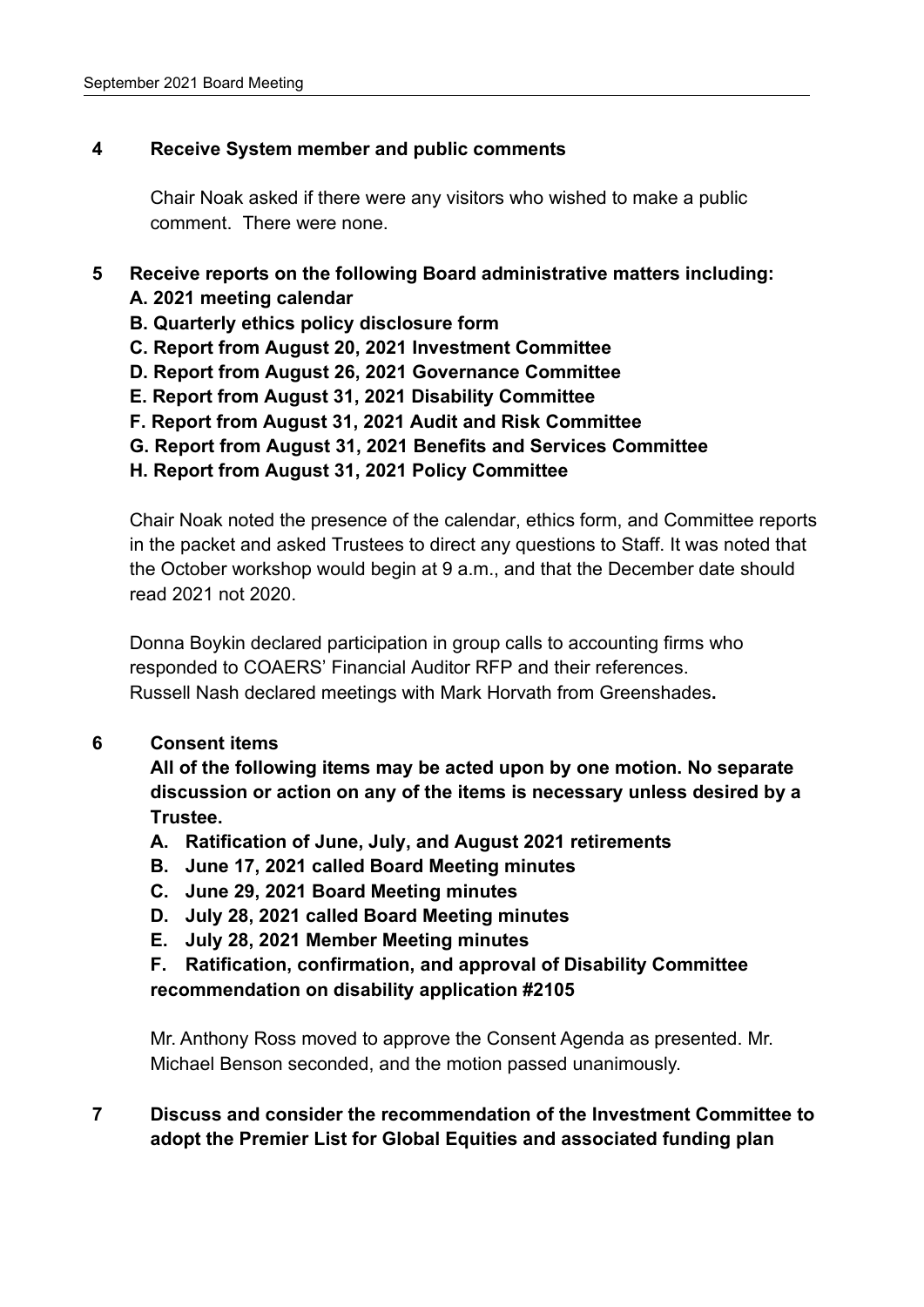Mr. David Stafford presented proposed revisions to the Global Equity Premier Lists, including recommendations for a passive inflation-oriented US equities index, a passive currency-hedged developed market index, and to rebalance the Fund to reduce risk given the modest overweight to Global Equities.

Mr. Ross moved to approve the proposed Premier List for Global Equities and the associated Funding Plan. Mr. Randy Spencer seconded, and the motion passed unanimously.

# **8 Discuss and consider the recommendation of the Governance Committee to approve the Board Communications Policy**

Mr. Brad Kelly of GGA presented a proposed Board Communications Policy, noting revisions after discussion with the Governance Committee. Staff also noted additional language in the Policy concerning social media for Trustees.

Mr. Brad Sinclair moved to approve the Board Communications Policy as presented. Mr. Ross seconded, and the motion passed unanimously.

# **9 Receive educational presentation on performance management best practices**

Trustees received an educational presentation outlining best practices for performance management. The presentation reviewed the benefits of the performance management programs, and steps for implementation. The presentation ran from 2:21 p.m. to 3:21 p.m. and will be recorded as PRBapproved continuing education.

*Trustees took a break from 3:22 p.m. to 3:32 p.m.*

# **10 Discuss and consider the recommendation of the Audit and Risk Committee to adopt proposed Travel Reimbursement Policy**

Mr. Russell Nash outlined the proposed changes to the Travel Reimbursement Policy, most of which were made to update the policy to current terminology and the emergence of ride-share programs.

Mr. Ross moved to approve the Travel Reimbursement Policy as proposed. Mr. Benson seconded, and the motion passed unanimously.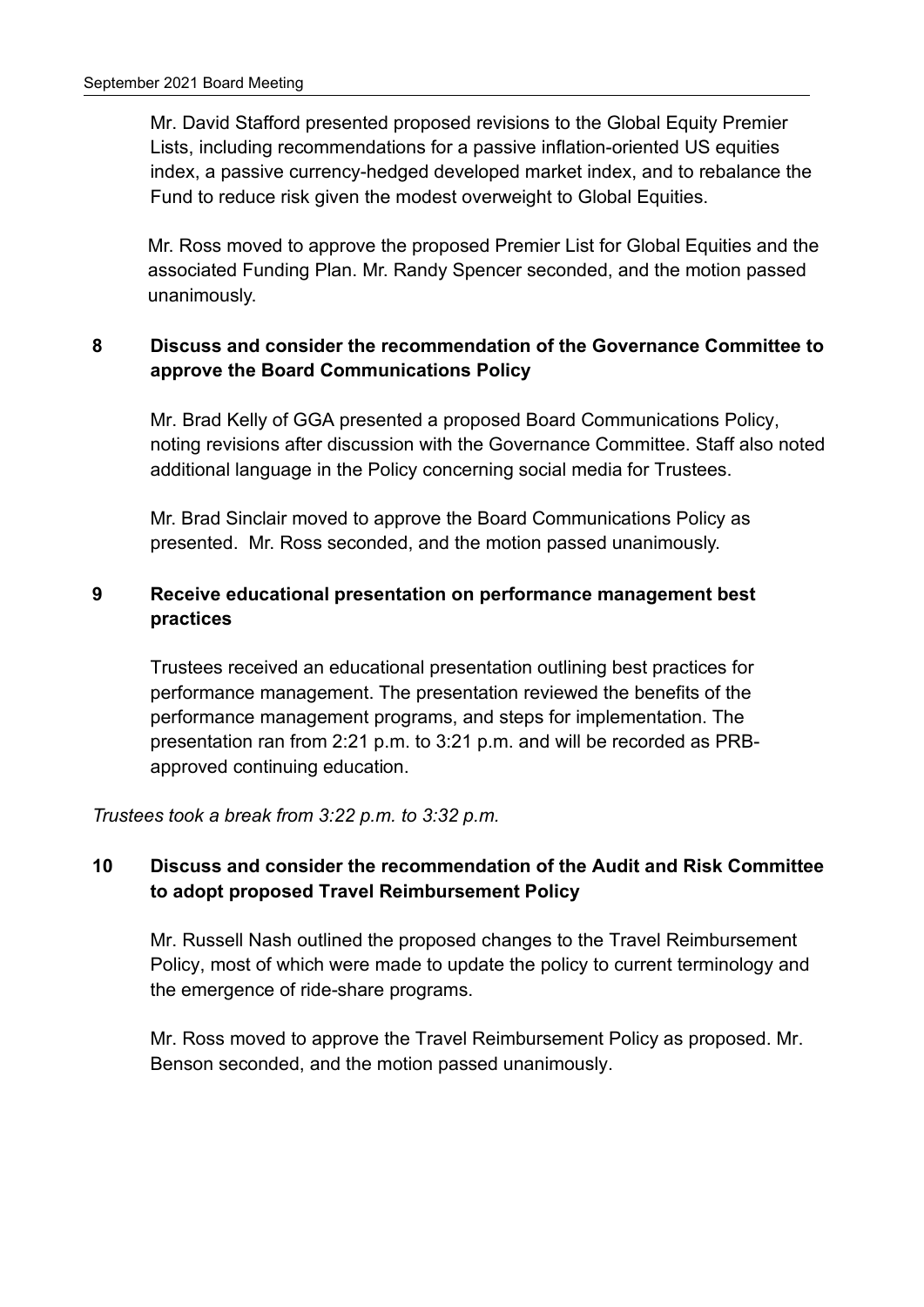# **11 Discuss and consider the following recommendations from the Policy Committee:**

# **A. Adoption of the nomination process for Trustee Place 5**

Mr. Christopher Hanson presented a proposed process for the nomination and appointment of Trustee Place 5. Trustees discussed the mechanics of the proposed process, including how to utilize the Board Skills Matrix. Trustees directed Staff to work with General Counsel to create an interview process that can be recorded or allow Trustees who cannot join the interviews the opportunity to meet applicants.

Mr. Ross moved to approve the process for the nomination and appointment for Trustee Place Five as proposed. Ms. Diana Thomas seconded, and the motion passed unanimously.

# **B. Adoption of the Board Personnel Policy**

Mr. Hanson requested the opportunity to bring the Policy back to the Committee for revision prior to the Board vote.

# **12 Discuss and consider 2022 retiree annuity adjustment**

Mr. Nash reported on the recommendation of COAERS consulting actuary that the conditions had not been met to recommend an annuity adjustment for 2022.

Mr. Benson moved to accept the GRS recommendation. Mr. Ross seconded, and the motion passed unanimously.

# **13 Discuss and consider COAERS strategic planning**

Mr. Hanson noted the wordsmithing since the last discussion and asked for direction prior to the Board Workshop.

For goals, the following direction was given:

Goal 1: Option "A" *Achieve and maintain a funding level that ensures the long-term sustainability of the retirement system*

Goal 2: Keep current language *Responsibly manage the risks of the System* Goal 3: Option "C" *Provide high-quality stakeholder services, education, and experience*

Goal 4: Option "A" *Identify and implement leading practices in board governance, pension administration, and investment management*

Goal 5: Keep current language *Identify opportunities to capitalize on organizational strengths*